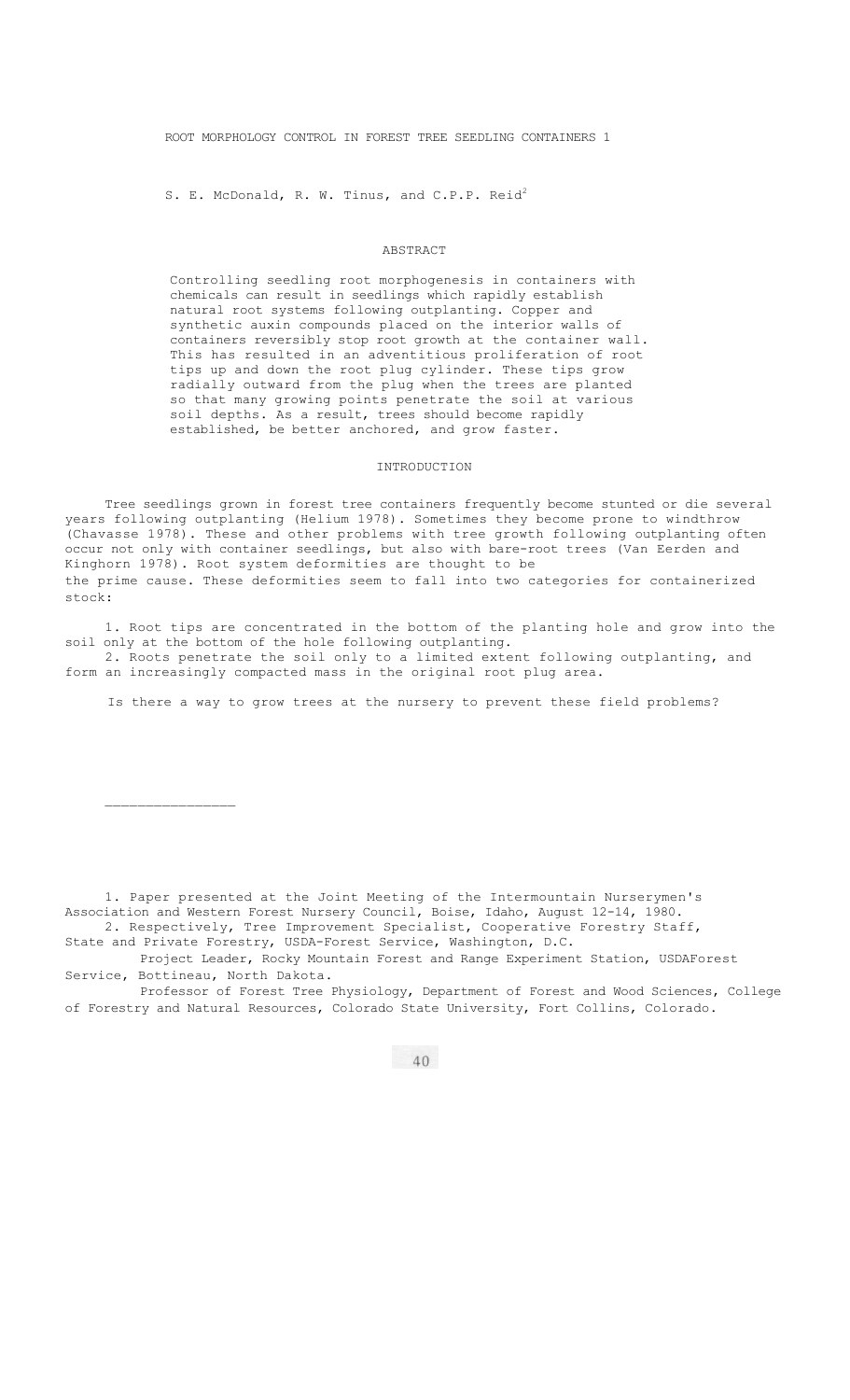In 1978, Dr. A. N. Burdett (1978) of the BCFS Research Division, Victoria, Canada, reported that copper carbonate in acrylic latex paint applied to container walls would reversibly stop root growth at the wall. This was done by mixing a small amount of copper carbonate (30 to 100  $g/1$ ) with acrylic latex paint and painting the inside of the container with the mixture before growing the trees in it. When their tips reached the wall of the containers, many of the lateral roots of the seedlings stopped growing instead of turning and continuing to grow down the walls to the root egress hole. The laterals that stopped often developed a series of adventitious roots. These roots also stopped growth at wall contact. The result was a series of root tips at the container wall. Upon removal from the container, these root tips resumed growth outward from the sides of the root "plug." This lateral root growth promised better lateral anchorage and access to water and nutrients and suggested such root morphogenesis control could be a feasible operational procedure. Accordingly, a cooperative research effort between the U.S. Forest Service and Colorado State University was started to validate Burdett's work and extend knowledge about the technique.

### PROJECT DESCRIPTION

The goal was to control seedling root development in nursery containers so root growth following outplanting would take place rapidly and in a more or less natural pattern. Factors to be manipulated were (1) root density in the container, (2) mechanical configuration of the container, and (3) chemical applications to the interior walls of the containers. The first stage, being reported on here, sought to (1) corroborate Burdett's work, (2) evaluate the possibility of using other root growth inhibitors the same way, and (3) to check the effects of these inhibitors over a range of concentrations.

# MATERIALS AND METHODS

Spencer-Lemaire 30 cu. in. bookplanters<sup>R</sup> were used in the rate spectrum test. When laid out flat the interior of this type of container is easily painted with a brush. Three chemicals were mixed with the paint:

1. copper carbonate (CuC03).

2. indole-3-butyric acid (IBA), a synthetic auxin which has been shown to inhibit root growth in many plants at concentrations in excess of  $10^{-7}$  to  $10^{-13}M$  (Salisbury and Ross 1978). 3. trifluralin herbicide (Eli Lilly's Treflan EC) which inhibits root growth

(Nussbaum 1969).

These chemicals were used in the following treatments: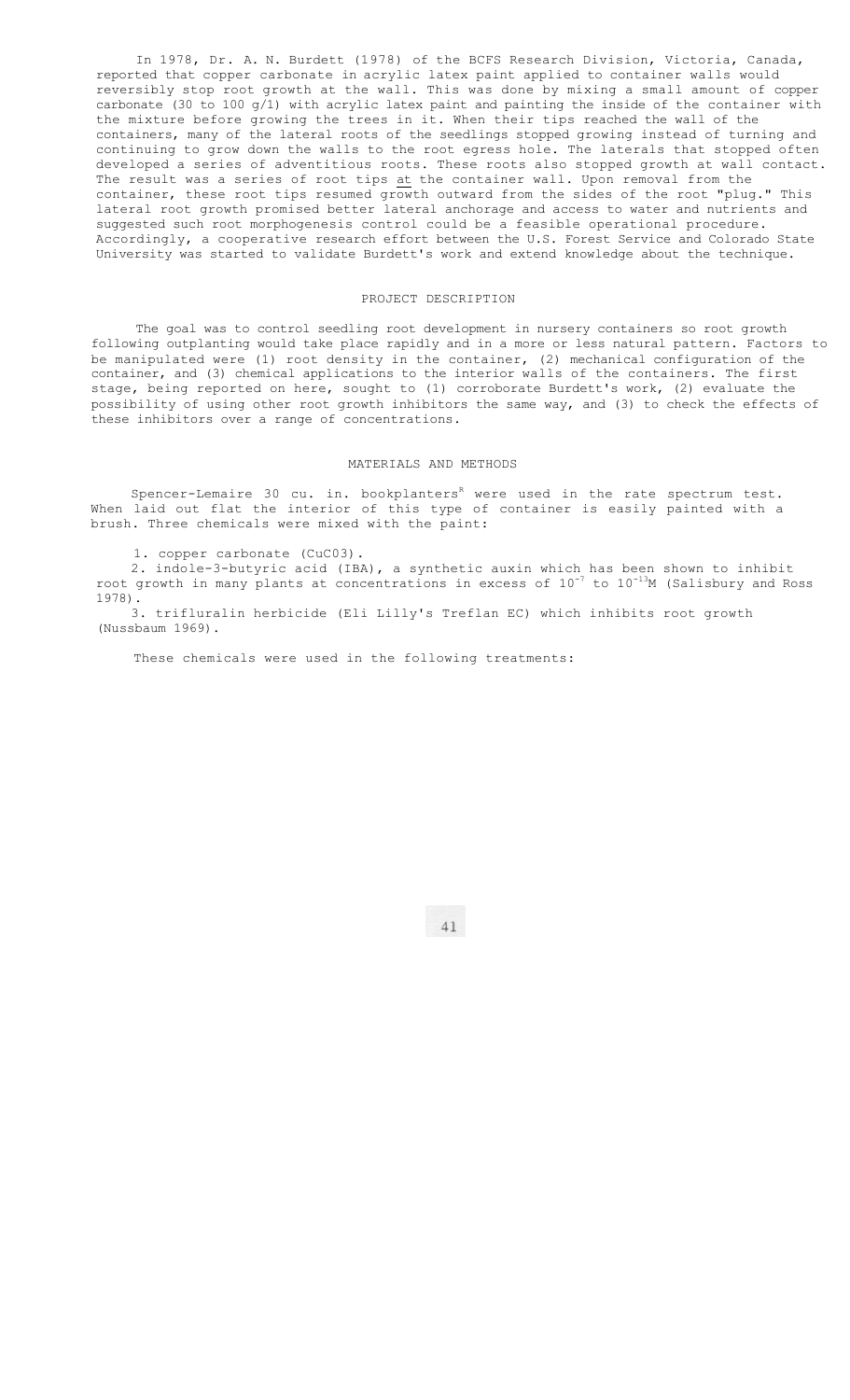| Additive                                 | White Paint                                                                                    | Black Paint $\perp$                                                                   |
|------------------------------------------|------------------------------------------------------------------------------------------------|---------------------------------------------------------------------------------------|
| None<br>None                             | No paint<br>Paint only                                                                         | No paint<br>Paint only                                                                |
| Copper<br>Copper<br>Copper<br>Copper     | 100 g/1<br>10 g/1<br>3 g/1<br>1 g/1                                                            |                                                                                       |
| IBA                                      | 50.0 $g/1$<br>5.0 g/1<br>$0.5 \frac{g}{13}$<br>$0.05$ $g/1$<br>$0.005$ $g/1$<br>$0.0005$ $g/I$ | 50.0 g/1<br>5.0 g/1<br>$0.5$ $g/1$<br>$0.05$ $g/1$<br>$0.005$ $g/1$<br>$0.0005$ $g/1$ |
| Treflan<br>Treflan<br>Treflan<br>Treflan | 70.88 $g/14$<br>$14.18$ $g/1$<br>$2.84$ g/1<br>$0.56$ g/1                                      | 70.88 g/1<br>$14.18$ $g/1$<br>$2.84$ g/1<br>$0.56$ g/1                                |

1/ Because IBA and Treflan degrade in light and paint pigment differences may affect results, two colors were employed.

2/ Only a white paint treatment was used, since CuC03 is not affected by light.  $\overline{37}$  Approximately 10<sup>-2</sup>M.

 $\overline{4/}$  The recommended herbicide dose for silt soils (grams per liter of spray solution) would equal about .12 cc per liter of solution.

The solutions in the tabulation were applied to the inside of the containers, the paint allowed to dry, and the containers filled with growing medium. Ponderosa pine (Pinus ponderosa LAWS.) seeds were placed in the cavities and covered with a thin layer of perlite. There were three replications of four cavities (three books) for each treatment. The replications were randomly placed in wire container rocks and put into a greenhouse for germination and growth. Seeding and culture of the seedlings followed directions in Tinus and McDonald (1979).

When the seedlings were judged to be of plantable size and had enough root development to provide a cohesive root plug, the trees were removed from the containers. Half were transplanted to a greenhouse bench filled with moist vermiculite for continued growth. The growing medium was gently removed from the roots of the other half. Shoot height, number of needles, needle length, dry weight shoot, dry weight root, the number of roots deflected downward at the wall, and the number of roots reaching the egress hole were measured or counted.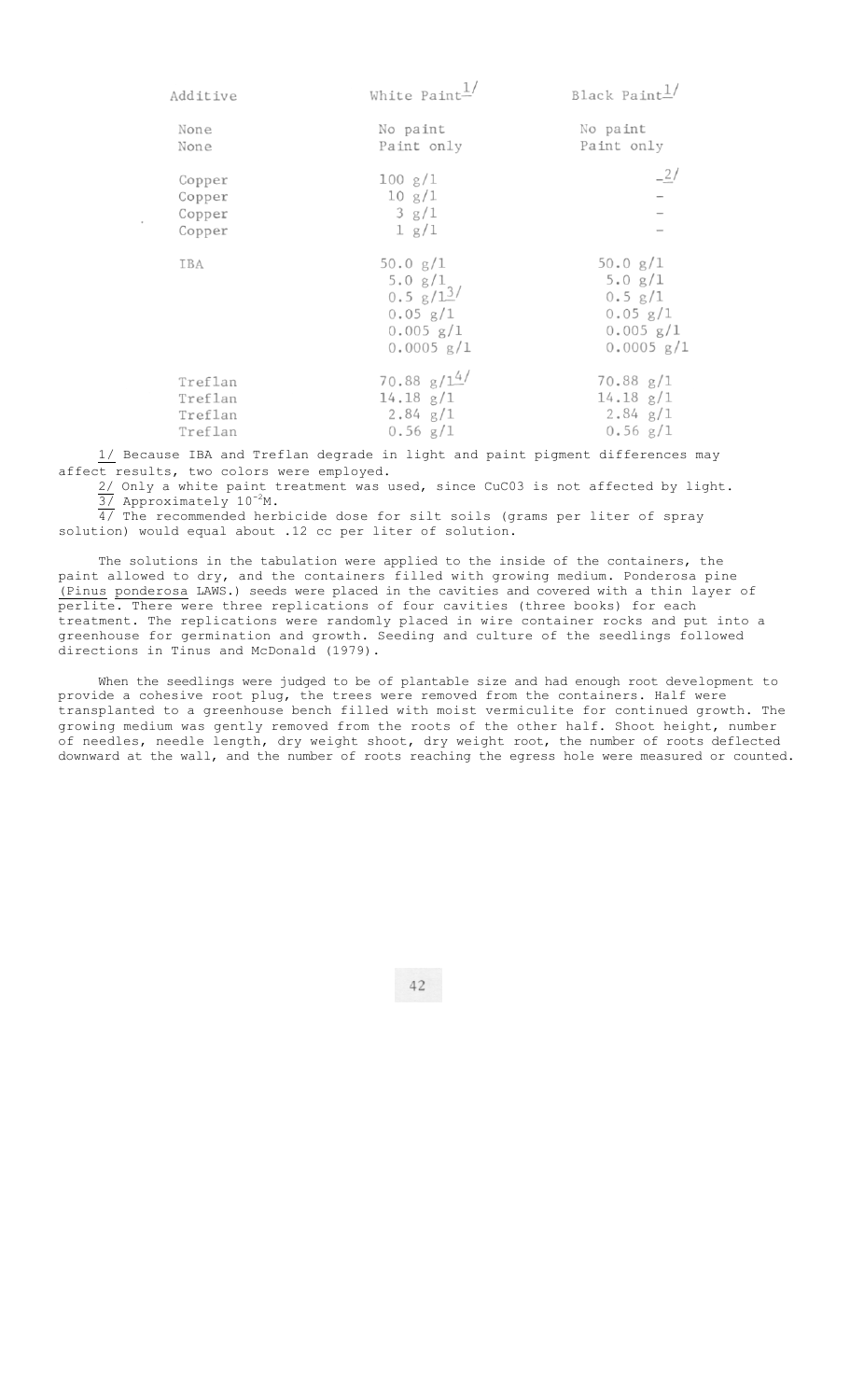## RESULTS

### The principle results of this work were:

1. Treflan had a deleterious effect on seedlings at all concentrations. It was dropped. 2. There was little difference between trees grown in black versus white containers.

3. At 100 g/l, copper carbonate was effective in limiting root downturn at the wall as shown below:

| $CuCO3$ Concentration (g/1) | Root Deflected | Roots at Egress Hole |
|-----------------------------|----------------|----------------------|
|                             | 12.2           | 21.5                 |
|                             | 7.5            | 18.5                 |
|                             | 9.0            | 20.3                 |
|                             | 9.7            | 21.5                 |
| LOO                         | 3.7            |                      |

In addition, the copper carbonate appeared to stimulate growth as the concentration increased:

4. At 50 g/l the IBA effect was similar to CuC03, but not quite so strong. At lower concentrations there was some growth stimulation.

| CuCO3 Concentration $(g/l)$ Height(cm) |      | Dry Weight<br>Shoot (g) | Dry Weight<br>Root $(g)$ |
|----------------------------------------|------|-------------------------|--------------------------|
|                                        | 44.2 | 0.48                    | 0.35                     |
|                                        | 48.7 | 0.60                    | 0.39                     |
|                                        | 54.8 | 0.92                    | 0.54                     |
| 10                                     | 54.8 | 0.81                    | 0.48                     |
| 100                                    | 65.2 | 1.00                    | 0.61                     |

5. After removal of the seedlings from the containers, the IBA and CuC03 coatings were still in very good condition and could probably have been used several times more.

The other half of the trees, previously removed from their containers and planted in moist vermiculite, were grown for about five weeks (11/29/79-1/9/80). They were then removed from the growing medium and the total length of each new side or bottom root was measured. The length of side roots as a percentage of total root length was calculated as shown below:

| CuCO <sub>3</sub> Treatment $(g/1)$ | Side Roots as Percent of Total Roots |
|-------------------------------------|--------------------------------------|
| control of the con-                 | 7.8<br>4.7                           |
| $\pm 0$                             | 12.1<br>12.0                         |
| 100                                 | 27.1                                 |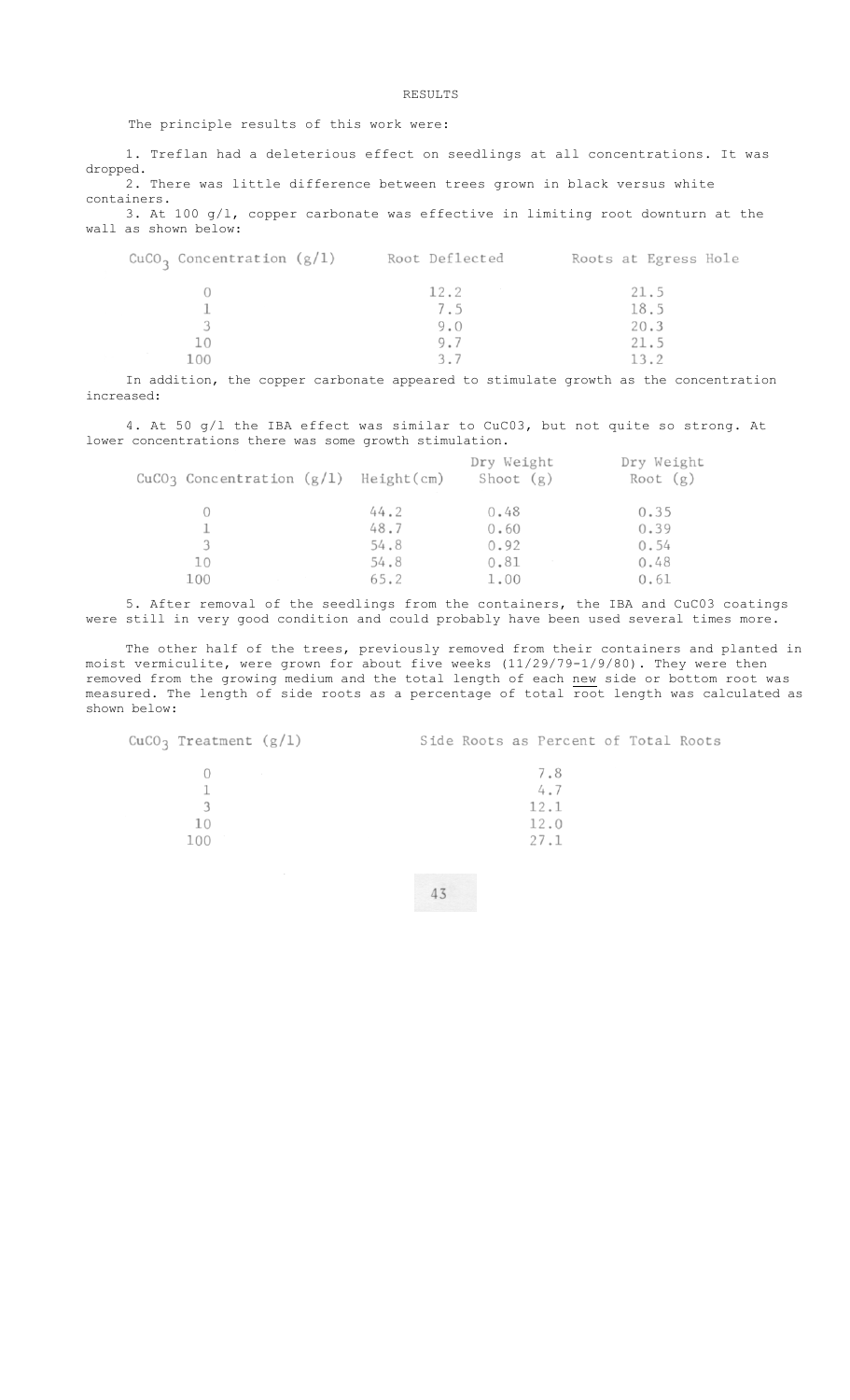$\bigcap$ 

| 9.4  |
|------|
| 13.3 |
| 5.2  |
| 12.9 |
| 11.7 |
| 18.9 |
| 34.3 |
|      |

### DISCUSSION

The prime variable not addressed in the work reported here is root density in the container, a function of growing time. Root crowding in the container may strongly affect how roots develop after trees are outplanted. Work currently underway addresses this question by comparing  $CuCO<sub>3</sub>$  and IBA wall coatings and lateral root egress holes with various degrees of root development of ponderosa pine. We hope to determine a container treatment - degree of root development combination that will allow seedlings to develop a natural, or better than natural, root system. Other work in progress includes:

1. Finding the actual concentration of copper and IBA ions which cause the root growth inhibition at the container wall.

2. Developing methods for quickly screening a variety of other ions and ion concentrations for temporary root inhibition. The object is to find cheaper, possibly more effective, chemicals to use.

3. Perhaps there will be higher mycorrhizal infection rates in chemically treated seedlings. This should follow, since there are more root tip growing points for mycorrhizal fungi to inhabit. Tests are being conducted with Pisolithus tinctorius and Suillus granulatus fungi (in cooperation with S. Grossnickle, College of Forestry, Colorado State University).

### SUMMARY

There is potential for development of container seedlings that will have root tips, pointing outward and ready to grow, all over the surface of the root plug. Upon planting, the rapid extension of these roots into surrounding soil could very quickly produce a root system as good as, or better than the root system of a tree seeded in place. Roots would grow into the upper soil layers for good lateral force resistance and absorbtion of nutrients as well as downward. Such trees would be healthier, become fully established faster, and be less prone to windthrow in later life. Much more research needs to be done, but initial results are very encouraging.